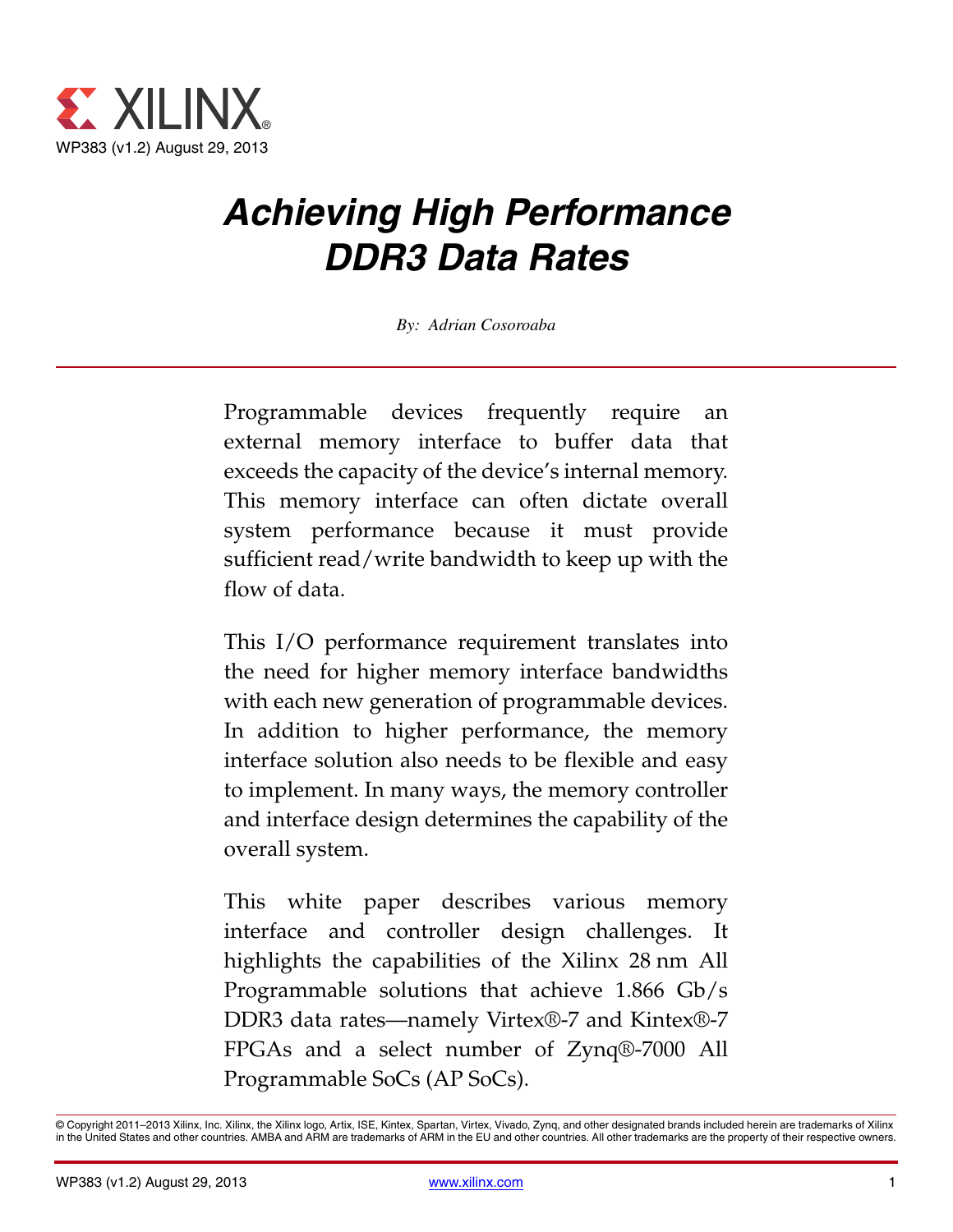## Memory Interface Trends and Xilinx Solutions

With each generation of double data rate (DDR) SDRAMs, the data rate per pin has increased to satisfy higher system performance requirements.

Memory controller implementations have been challenged to keep up with these trends. There are two important aspects of the interface and controller implementation that present challenges in conjunction with these higher data rates:

- Read data capture in the physical layer (PHY)
- Controller implementation in the interconnect logic.

#### <span id="page-1-1"></span>Read Data Capture

Read data capture becomes challenging when data rates increase because the read data valid window gets smaller and timing margins shrink. The I/O block and clocking elements need to provide a precise capture mechanism, and the data capture clock has to be maintained within the data valid window, even in an environment where voltages and temperatures are inconstant. See [Figure 1](#page-1-0).

<span id="page-1-0"></span>

*Figure 1:* **Clock to Data and the Real-Time Calibration Challenge**

Therefore, increasing data rates and shrinking timing margins create a requirement for a more precise clocking and calibration system. Such a system needs to provide a robust mechanism for real-time calibration, ensuring that the capture clock (DQS) is maintained within the data valid window with sufficient setup and hold margins under varying system conditions. A new clocking architecture element called the Phaser, when controlled by the calibration logic, provides real-time temperature compensation capability at 1.866 Gb/s data rates for Virtex-7 and Kintex-7 mid speed grade FPGAs, as well as Zynq Z-7030, Z-7045, and Z-7100 devices.

#### Controller Implementation

A second and equally challenging aspect of the design is the logic-fabric-based implementation of the memory controller. With increasing DDR memory data rates (2X the memory clock rate), the logic-fabric-based controller that manages memory commands and data flow must run at higher rates as well. With each successive device generation, the memory clock rates for each DDR architecture generation have increased at a faster pace than logic fabric performance, creating a gap between required memory clock rates and the rates at which logic-fabric-based controllers can be clocked (see [Figure 2](#page-2-0)). To address these challenges, Xilinx has created innovative solutions.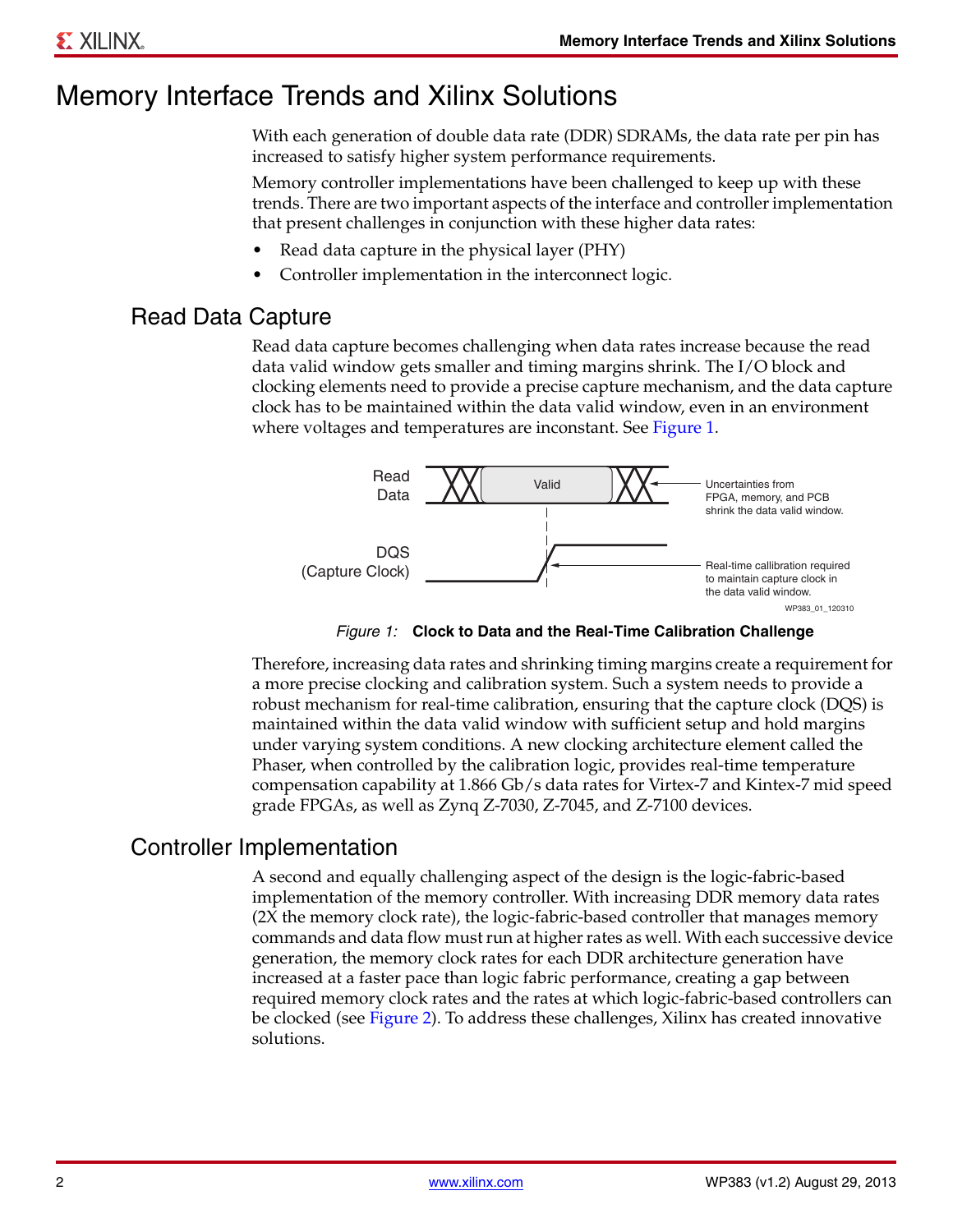<span id="page-2-0"></span>

*Figure 2:* **Data Rate Challenge for Logic-Fabric-Based Controllers**

In previous-generation products (such as Virtex-6 FPGAs), a DDR3 controller running at half the rate of the memory clock is implemented to meet the logic fabric timing limitations. This implementation provides a good match between the data rate capabilities of the I/O and the logic fabric clock rate capabilities needed for the controller implementation.

In the 7 series and Zynq devices, however, a new architecture bridges the wider gap between DDR3 data rates of up to 1.866 Gb/s (needed in high-performance applications) and the logic fabric clock rate.

### Memory Interface Architecture

Xilinx has improved the architecture of the PHY layer memory interface and controllers to achieve data rates of 1.866 Gb/s for mid speed grade FPGAs and AP SoCs. The efficiency of the DDR3 controller design has also been improved to achieve higher effective bandwidth.

As shown in [Figure 3](#page-2-1), the architecture of the memory controller and interface incorporates three functional modules: the PHY, the DDR3 memory controller, and the user interface.

<span id="page-2-1"></span>

*Figure 3:* **DDR3 Controller and Interface Architecture**

For DDR3 interfaces that run at a data rate of 1.866 Gb/s, the clock rate of the logic-fabric-based controller needs to be ¼ the memory clock rate to implement controller state machines in the logic fabric that can keep up with the 933 MHz DDR3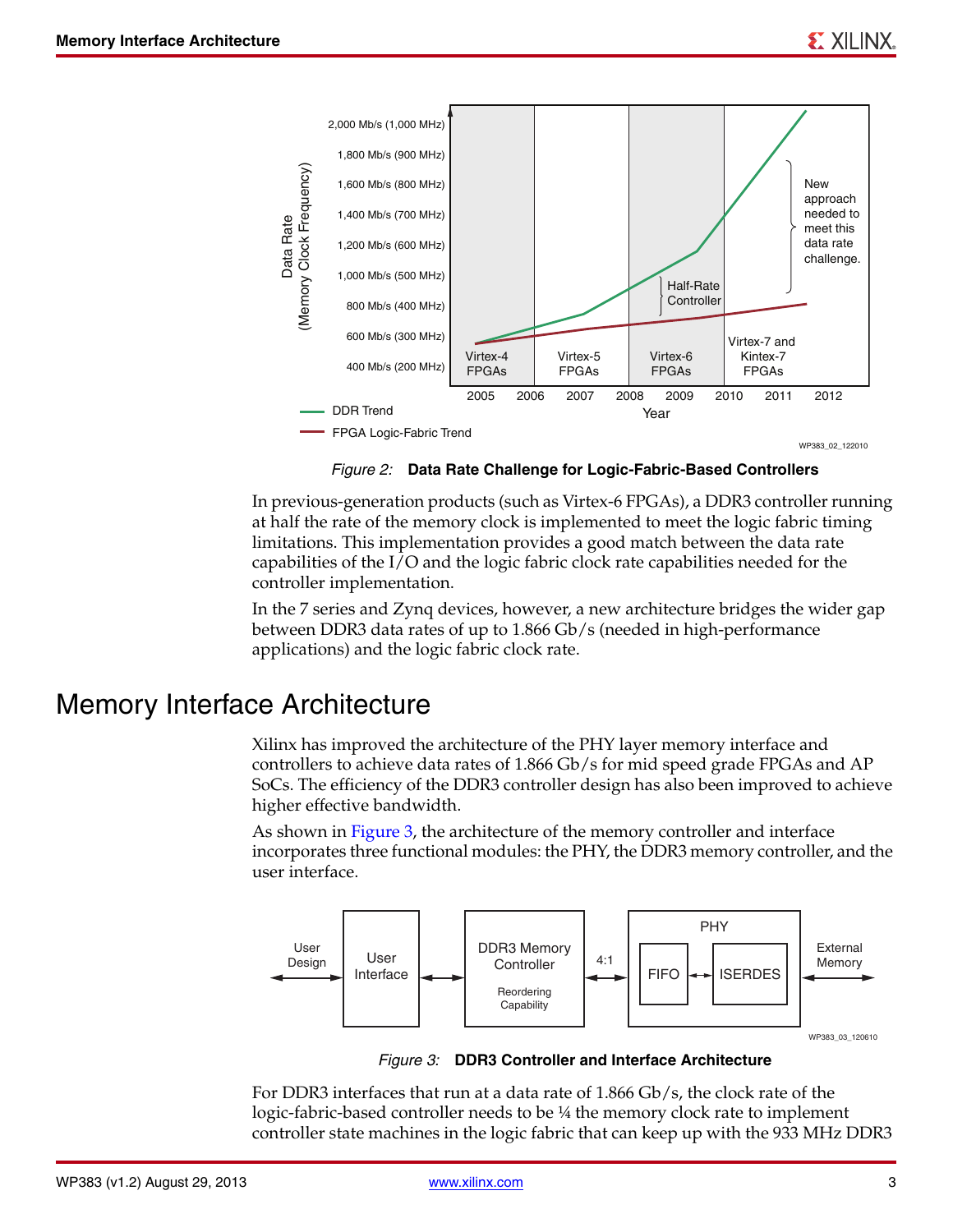memory clock rate. The improved PHY architecture makes this possible with a dedicated FIFO that provides the gearbox capability to decouple the memory clock rate from the logic-fabric-based controller clock rate at an appropriate ratio. This ratio can be 4:1, or for lower memory clock rates, 2:1. DDR3 interfaces that require clock rates of over 800 MHz (1,600 Mb/s) are suitable for 4:1 decoupling ratios, while other interfaces like QDR-II+ or RLDRAM II running at rates below 550 MHz can be better matched with a 2:1 decoupling ratio.

#### Optimizing the Physical Layer for Higher Data Rates

The PHY is responsible for capturing read data and for transferring write data from the controller to the external memory devices. The I/O drivers must provide sufficient drive strength and switching speed for data rates up to 1.866 Gb/s supported by the highest speed grade DDR3 devices. An innovative I/O architecture ensures drive capability with excellent signal integrity at these high rates. A 2V pre-driver voltage option ( $V_{\text{CCAUX IO}}$ ) was needed to ensure sufficient signal gain to meet the drive requirements for the 1.866 Gb/s rates. See [Figure 4](#page-3-0).

<span id="page-3-0"></span>

*Figure 4:* **2.0V Pre-driver (V<sub>CCAUX\_IO</sub>) Voltage Supply Option** 

In addition to enabling the capabilities of the I/O driver and receiver to switch at these high data rates, the read data capture and real-time calibration require a dedicated clocking circuit that can manage the initial calibration of the clock to the data valid window and maintain this relationship over changes in voltage and temperature during system operation. 7 series FPGAs and Zynq-7000 AP SoCs incorporate a new clocking structure as part of the clock management tile (CMT) called the Phaser that has all the built-in capabilities to control and maintain the clock-to-read-data timing with up to 7 ps precision.

[Figure 5](#page-4-0) outlines the I/O block and CMT-to-logic fabric signal relationship that constitutes the basis of the PHY architecture. The system clock is driving the phase-locked loop (PLL) in the CMT, and that in turn drives the clock through the BUFG for the memory controller. A PLL output also drives the Phaser control and the PHASER\_IN and PHASER\_OUT blocks.

The PHASER\_IN performs two primary functions: it delays the DQS, which is then used to capture the data (DQ in [Figure 5](#page-4-0)) in the ISERDES; and it controls the transfer of the data from the ISERDES to the IN\_FIFO block.

The FIFO has two modes, 1:2 and 1:1. The 1:2 mode further decouples the high data rates of the I/O from the logic fabric that needs to run at a lower rate. With the 1:4 ISERDES and 1:2 FIFO transfer ratios, the data is effectively running single data rate at ¼ of the memory clock rate. This is a necessity when implementing data rates higher than  $1,600$  Mb/s or 800 MHz. The memory controller needs to run only at  $\frac{1}{4}$  of the 800 MHz rate. This 1:4 decoupling of the two clock systems (memory and controller) provides the benefit of easier timing closure. For 1.866 Gb/s data rates or 933 MHz clock rates, the memory controller runs at only 233 MHz. The logic-fabric-based controller state machine can meet timing if the clock rates are kept in this range.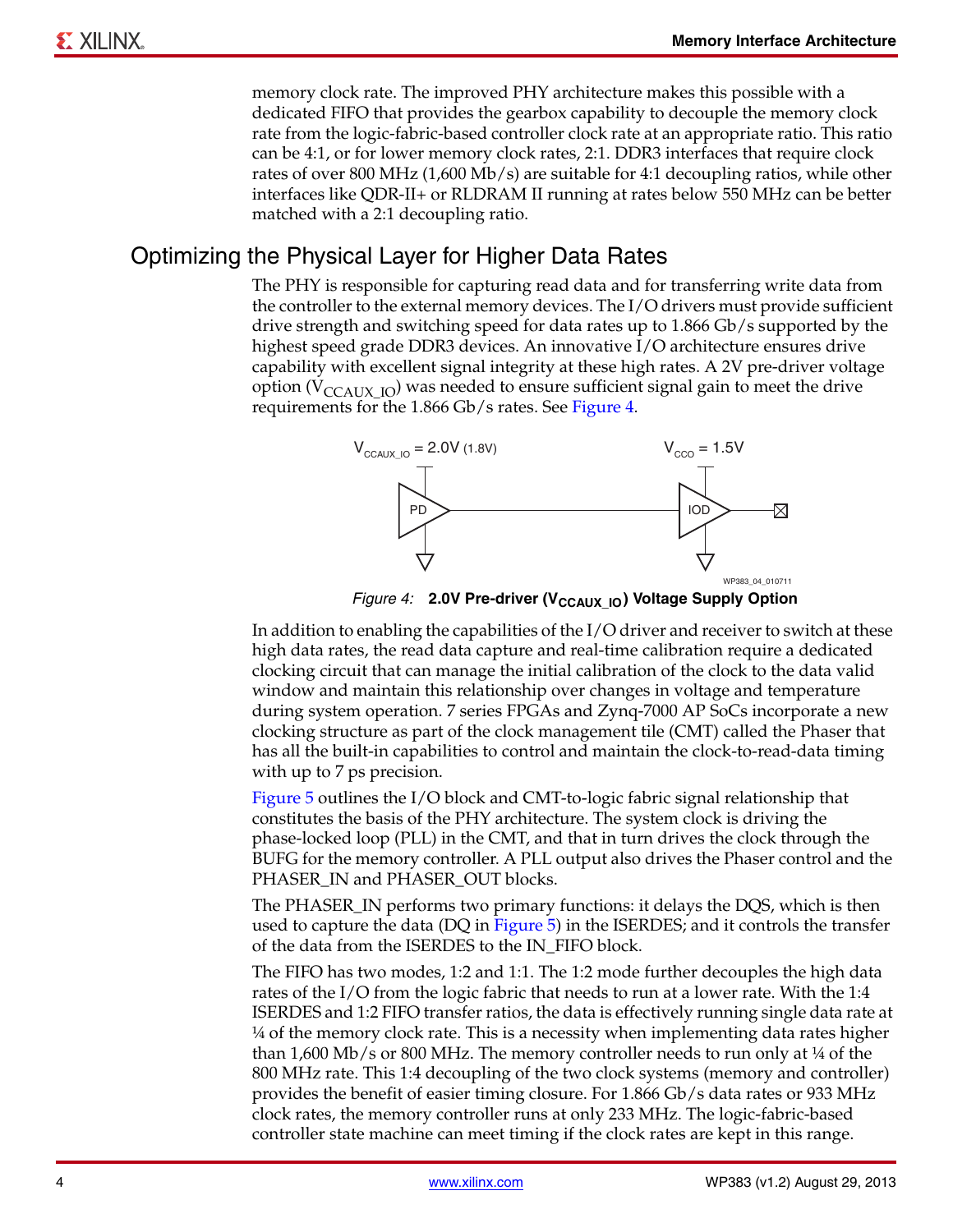<span id="page-4-0"></span>

#### *Figure 5:* **PHY Architecture and Data Transfer to the Logic-Fabric-Based Memory Controller**

The output datapath and clocking are similar to the input path, but the PHASER\_OUT and OUT\_FIFO are used to clock and control the data out transfer. The PHASER\_OUT also controls the generation of the outgoing DQS signal.

#### Achieving Higher Performance with the DDR3 SDRAM Controller

The maximum data rate per pin is just one factor used to determine the performance of the memory interface. The effective or average bandwidth that determines the overall performance is a factor of data rate per pin, efficiency, and bus width.

Higher efficiency comes from enabling the reordering function of the DDR3 controller. It reorders reads and groups the reads and writes to more effectively use the data bus. Efficiency can be defined as the number of clock cycles transferring data divided by the total number of clock cycles. Or:

Efficiency (%) = 
$$
\frac{\text{Clock cycles transferring data}}{\text{Total clock cycles}} \times 100
$$
 *Equation 1*

This is very important because designers might not always be able to simply increase the clock frequency to obtain more bandwidth. Implementing high clock frequency systems is sometimes costly and increases power consumption; failing to take advantage of the maximum bandwidth attainable for a particular clock frequency is not an optimal way to design. In some systems, if the controller is not effectively using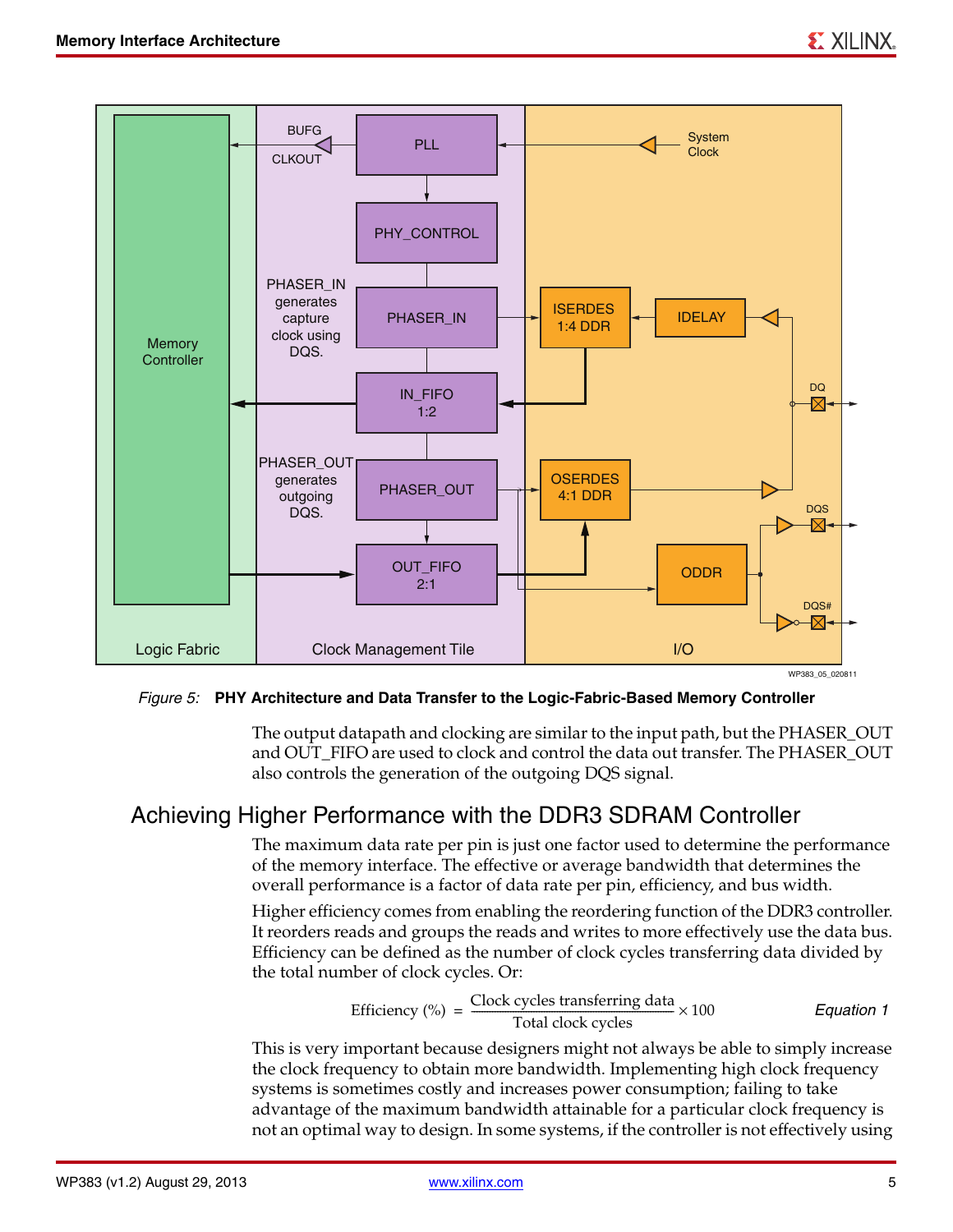the data bus, the actual bandwidth can drop to as low as 10% of the maximum capability. If a string of RWRW commands are placed on the bus, the turnaround time introduces a lot of dead cycles or gaps. Additionally, if the read or write commands are not accessing existing open rows, the pre-charge time can also add dead cycles. These dead cycles or gaps in the data bus are inherent to the way DDR3 SDRAMs operate and can be mitigated by a reordering controller.

To get maximum bandwidth, the controller needs to minimize RWRW accesses to the DDR3 SDRAM as well as maximize accesses to open rows. The Xilinx 28 nm portfolio's DDR3 controller leverages the Virtex-6 FPGA DDR3 controller's reordering architecture, which has already been successfully proven in mass-production systems. With an incoming command queue that possesses the added intelligence to reorder the user commands, the controller can do the following:

- Reorder alternating RWRW accesses by grouping reads and writes to minimize bus turnaround time
- Reorder reads to minimize page misses, thereby causing more commands to access open rows

Additionally, the user has the option to turn off the reordering controller mode and implement a strict order if needed.

#### <span id="page-5-1"></span>Testing the Reordering DDR3 Controller

Typical streaming access patterns, like the reads with page hits, have high efficiency, but not all access patterns to the DDR3 memory exhibit this behavior. Non-streaming patterns have a lower efficiency, and for these patterns, the reordering controller can significantly improve the efficiency.

To quantify these efficiency improvements, several difficult test patterns were implemented with the DDR3 controller and then compared with the reordering feature on and with variable bank machines (queue depth).

[Table 1](#page-5-0) shows how difficult patterns like the random and alternating read/write patterns can drastically reduce the data bus efficiency, but the Xilinx DDR3 reordering controller can improve the bandwidth by up to 2X more than the in-order controller implementation. The DDR3 reordering controller used in the benchmarks has a queue of up to eight commands or "bank machines."

| <b>Memory</b><br><b>Clock</b><br>(MHz) | Reordering<br><b>Feature</b> | # of Bank<br><b>Machines</b><br>(Queue Depth) | <b>Streaming</b><br>Page Hit<br>Read | Page Hit<br><b>Random</b><br><b>Read/Write</b><br>(Dual Banks) | Page Hit<br><b>Alternating</b><br><b>Read/Write</b><br>(Dual Banks) |
|----------------------------------------|------------------------------|-----------------------------------------------|--------------------------------------|----------------------------------------------------------------|---------------------------------------------------------------------|
| 800                                    | <b>OFF</b>                   | 8                                             | 90%                                  | 42%                                                            | 27%                                                                 |
| 800                                    | ON                           | 8                                             | 90%                                  | 58%                                                            | 57%                                                                 |
| 800                                    | OFF                          | 4                                             | 90%                                  | 37%                                                            | 27%                                                                 |
| 800                                    | ON                           | 4                                             | 90%                                  | 47%                                                            | 45%                                                                 |

<span id="page-5-0"></span>*Table 1:* **Bandwidth Efficiency and Improvements with Xilinx Reordering Controller**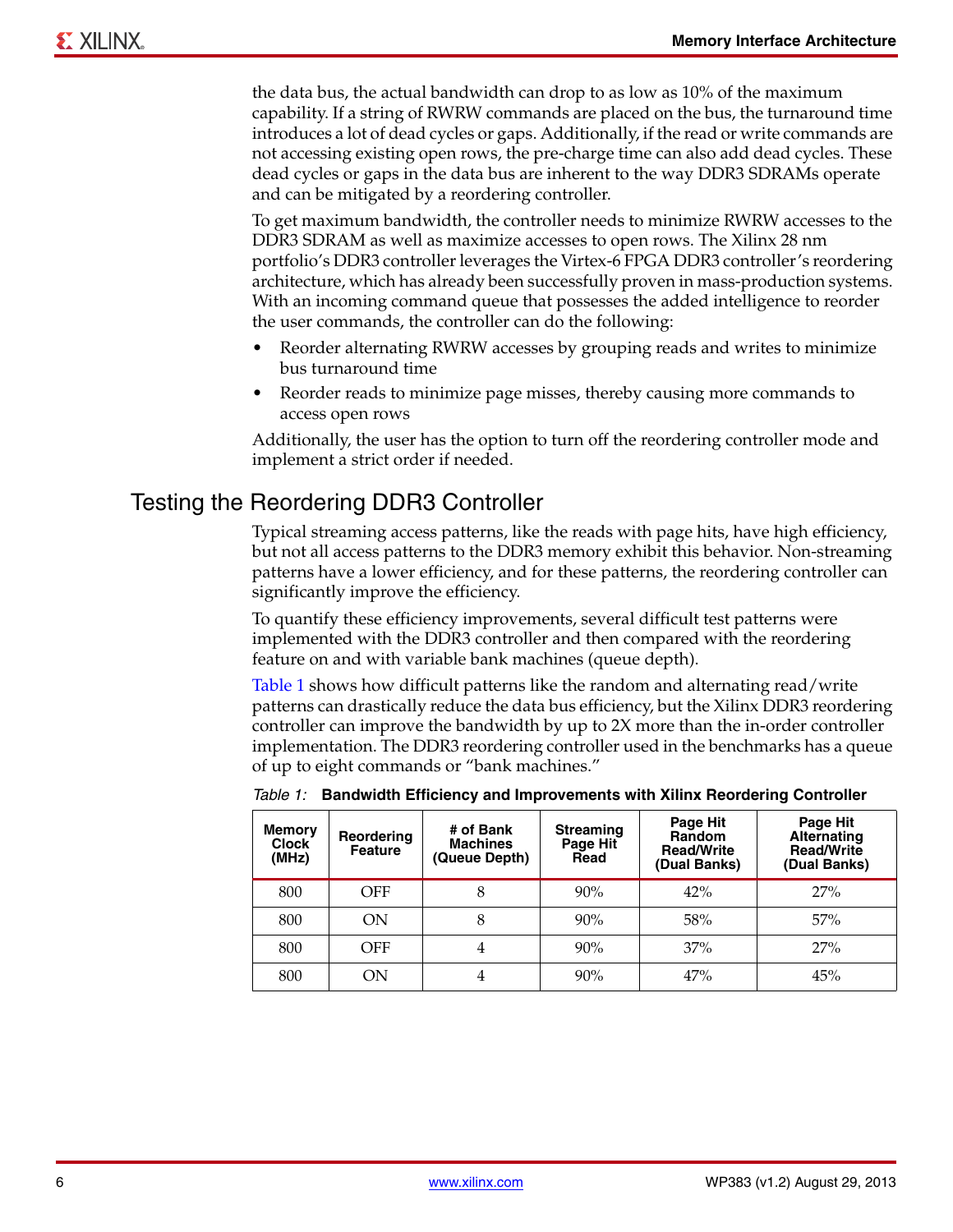#### User Interface Options for Higher Performance and Flexibility

Interfacing to the memory controller is done through a user interface that runs synchronously with the memory controller clock. With 7 series devices and Zynq-7000 AP SoCs, Xilinx offers two options for the user interface to provide added flexibility and higher performance for various applications, as illustrated in [Figure 6.](#page-6-0)

<span id="page-6-0"></span>

WP383\_07\_121410

*Figure 6:* **Memory Controller User Interface Options in 7 Series Implementation**

In applications where the external memory interface determines system performance, a single user port is typically preferred. One option offered in the 28 nm devices is the simple FIFO-based user interface, similar to the Virtex-6 FPGA implementation, running at the same clock rate as the controller.

The Advanced Microcontroller Bus Architecture (AMBA®4) AXI4 is a second option for applications where multiport or AXI4 compatibility is needed, such as in video or embedded applications. The AXI4 multiport function enables different users to share the memory controller through the AXI4 protocol. The AXI4 Interconnect block provides the connectivity required to support multiple ports or users accessing the controller or seamlessly connecting to other AXI4 IP. Furthermore, a data mover block can provide additional functionality to connect via AXI4-Stream. This AXI4 compatibility option is offered with comparable performance to the simple single-port user interface, but it can achieve much higher performance in embedded applications when compared to previous multi-port memory controller (MPMC) implementations. Refer to [WP379](http://www.xilinx.com/support/documentation/white_papers/wp379_AXI4_Plug_and_Play_IP.pdf), *AXI4 Interconnect Paves the Way to Plug-and-Play IP* for further information on the AXI4 interconnect benefits.

#### Higher Productivity with the Memory Interface Generator (MIG)

A complete memory controller and interface design can be generated with the MIG wizard, a software tool freely available from Xilinx as part of the CORE Generator™ tool. The MIG design flow is similar to the traditional FPGA design flow. The benefit of the MIG tool is that there is no need to generate the RTL code from scratch for the PHY interface or the memory controller. The MIG wizard generates the RTL and UCF files, which are the HDL code and constraints files, respectively. These files are based on a library of hardware-verified IP, with modifications coming from the user's inputs. MIG produces the pre-verified IP with the necessary constraints that facilitate higher performance.

The designer has complete flexibility to further modify the RTL code or the constraints file. Unlike other solutions that offer black-box implementations, the MIG tool outputs unencrypted code, providing complete flexibility to change or further customize a design.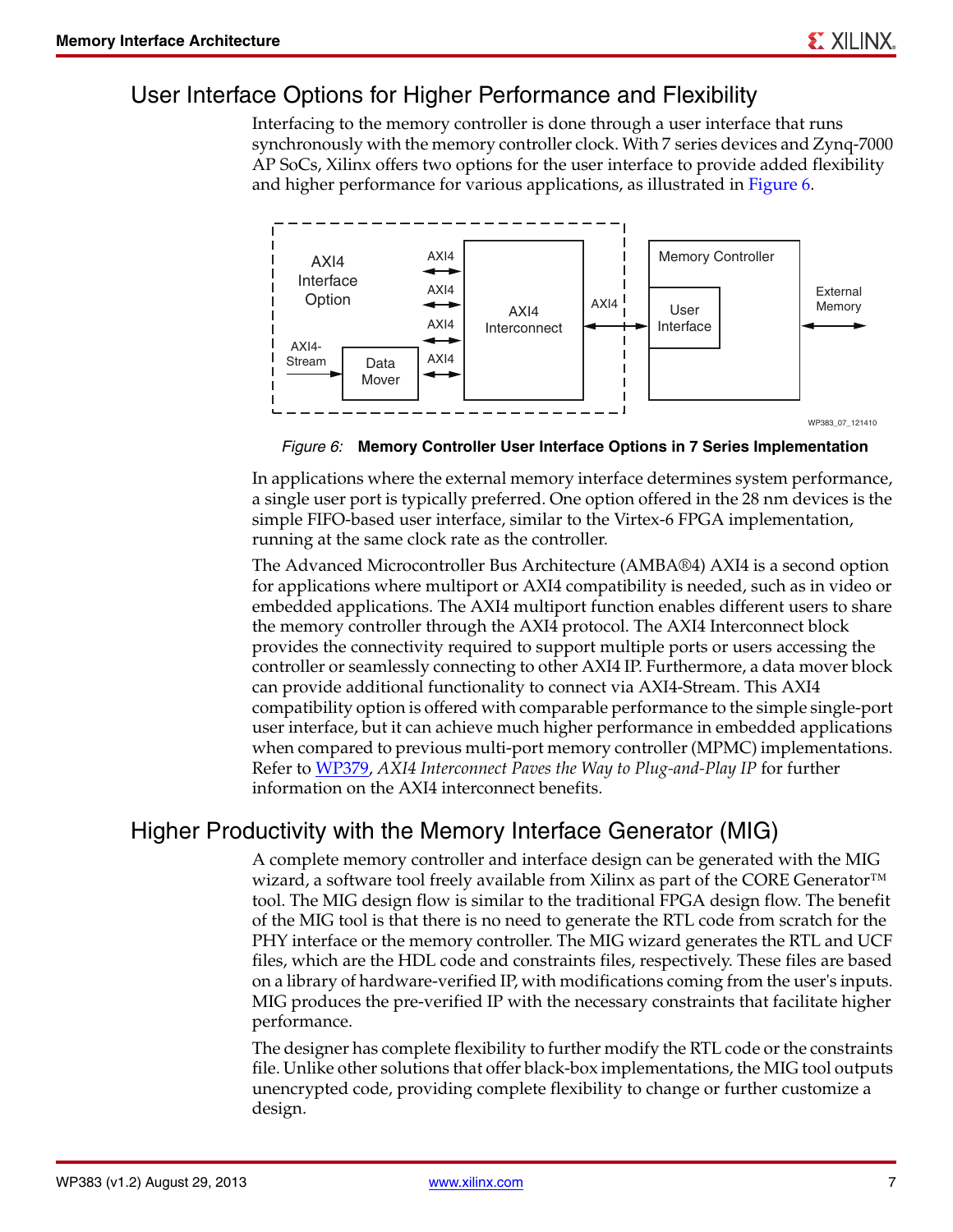The MIG output files are categorized in modules that apply to different building blocks of the design: user interface, PHY, controller state machine, etc. The user has the option to also connect a different controller to the PHY generated by the MIG. Additionally, the MIG generates a synthesizable test bench with memory checker capability. The test bench is a design example used in the functional simulation and the hardware verification of the Xilinx base design. The test bench issues a series of writes and reads back to the memory controller. It can also be used as a template to generate a custom test bench, estimate the bandwidth efficiency, and therefore verify the expected performance for different memory access patterns.

#### <span id="page-7-3"></span>Lower I/O Power for Memory Interfaces

High-performance systems cannot afford to burn unnecessary power, and memory interface I/Os are an important component of the total power consumption profile. With the 7 series and Zynq-7000 devices and the memory interface implementation, Xilinx has been able to reduce I/O power consumption to a minimum.

By dynamically turning off the input buffer during writes and idle cycles, power savings in the I/O block are achieved. Additionally, the internal termination (DCI) required for read operations is dynamically turned off during writes and idle times. Establishing  $V_{CCAIIX}$  at 1.8V also significantly lowers the power consumption compared to the 2.5V used by competing 28 nm FPGA solutions.

For comparison, [Table 2](#page-7-0) shows the power consumed by a Kintex-7 FPGA and by a competing 28 nm solution in a typical 72-bit DDR3 interface with 50% read /50% write cycles at 1,600 Mb/s. The 1.9X higher I/O power consumed by the competing solution represents an additional 1.46W compared to the Xilinx solution.

| <b>Device</b>                                           | Use Case                            | <b>Memory Interface</b> | I/O Power<br><b>Consumed</b> |
|---------------------------------------------------------|-------------------------------------|-------------------------|------------------------------|
| Kintex-7 FPGA Solution                                  | 50% Read,                           | 72-bit DDR3             | 1.57W                        |
| Competing<br>$28 \text{ nm}$ Solution <sup>(1)</sup>    | 50% Write                           | at $1,600$ Mb/s         | 3.03W                        |
| Competing 28 nm solution versus Kintex-7 FPGA solution: | 1.46W (1.9X) more<br>power consumed |                         |                              |

<span id="page-7-0"></span>*Table 2:* **I/O Power Comparison for DDR3 Interfaces with 28 nm Devices**

**Notes:** 

<span id="page-7-1"></span>1. The competing 28 nm solution's maximum data rate is limited to 1,600 Mb/s.

### <span id="page-7-2"></span>Hardware Verification and Characterization to Ensure Higher Performance

Hardware verification of memory interface and controller IP is an important final step to ensure a robust and reliable high-performance solution. Xilinx has verified memory interface designs and characterized them for several generations of products using a thorough characterization methodology with real system testing procedures. The characterization process is based on a multitude of tests that ensure process, voltage, and temperature (PVT) corners are tested in a real system environment that reaches stringent conditions similar to or surpassing actual user systems.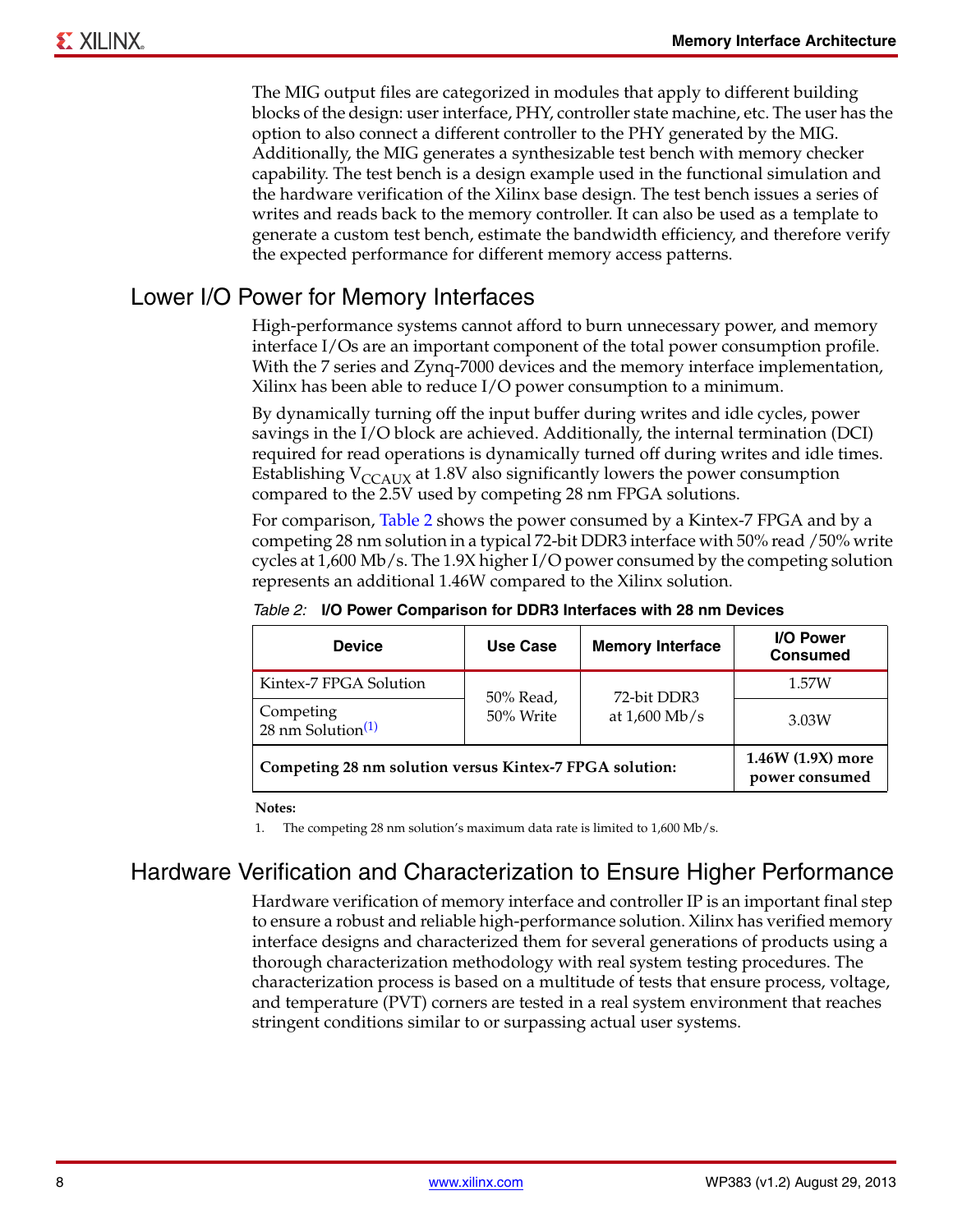There are five categories of tests used in the characterization process:

- Voltage and Temperature Shmoo tests
- Read/Write channel tests
- Calibration stability tests
- JEDEC compliance tests
- Long Term Stability tests

For an actual demonstration of the DDR3 interface and controller with a mid-speed grade Kintex-7 device running at and above the 1,866 Mb/s specification using a Verification and Characterization board, visit:

<http://www.youtube.com/watch?v=--wT5VngccE>

## **Conclusion**

Achieving higher performance for memory interfaces is a design process that starts from the ground up, with silicon features that enable higher maximum data rates and with memory controller features that enable higher efficiency with higher sustainable data rates. With Virtex-7, Kintex-7, and Zynq-7000 devices, Xilinx has developed the highest performance memory interface solution in the industry by maximizing the DDR3 data rate capability to 1.866 Gb/s for mid speed grade FPGAs and AP SoCs as well as improving the efficiency of the controller to sustain these high data rates in more demanding applications. Xilinx is also continuing to provide easy-to-use software tools, like MIG, that enable faster customization of the core IP. Xilinx memory interface solutions are based on extensive hardware characterization to ensure that high performance is sustainable in typical systems under changing voltage and temperature conditions.